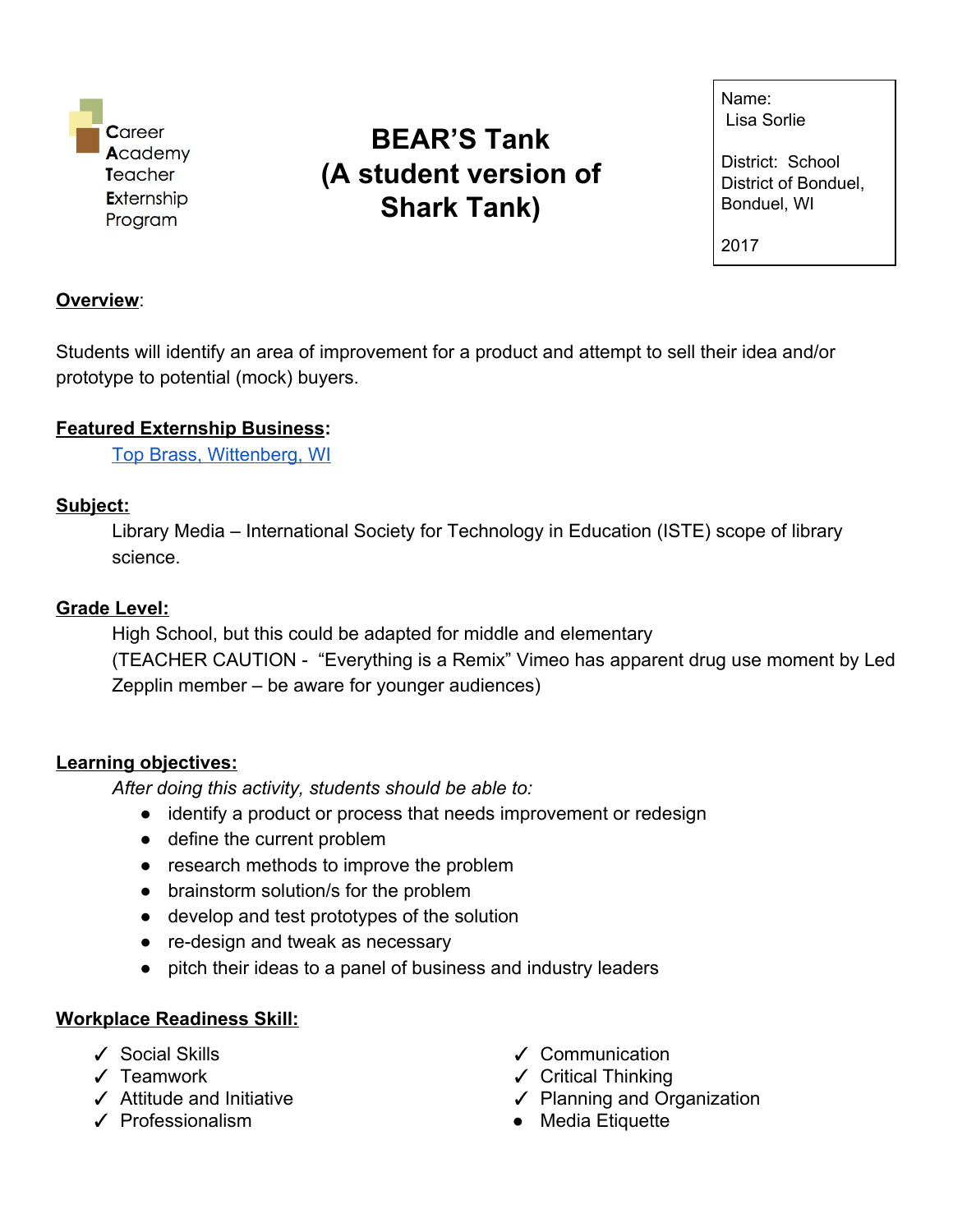# **Type of Activity:**

- ✓ Individual
- ✓ Small Group
- Whole Class

# **Standards - International Society for Technology in Education (ISTE)**

- Students know and use a deliberate design process (will use engineering design process) for generating ideas, testing theories, creating innovative artifacts or solving authentic problems.
- Students select and use digital tools to plan and manage a design process that considers design constraints and calculated risks.
- Students develop, test and refine prototypes as part of a cyclical design process.
- Students exhibit a tolerance for ambiguity, perseverance and the capacity to work with open-ended problems.

# **Time:**

Four weeks if meeting daily, and final presentations will be connected to Bonduel High School's Career Day.

# **Materials:**

- Chart-sized Post-It Notes and chart markers
- Sketch book (one per student)
- Monopoly money (or some way to keep track of 'currency')
- Rejected and accepted toothpicks from "The Toothpick Factory".
- Two packs of Post-It Notes (different colors), 2 reams of paper (different colors) and writing utensils
- Access to streamed video links and Google slide shows (links embedded within lesson plan details)
- [Everything](https://vimeo.com/139094998) is a Remix Vimeo
- A panel of experts to assess the idea and presentation thus achieving a winner of the (Shark Tank-like) event
- [Product](https://www.youtube.com/watch?v=CnKeVs-_9zs) Tank videos
- Access to *Shark Tank* episodes (ABC.go.com or hulu)
- [Toothpick](https://docs.google.com/document/d/1u0--iTid-SA3uLRrcVwFTZuSHavcKVdo2B-EorQ4fkg/edit) Factory Jobs [activity](https://docs.google.com/document/d/1u0--iTid-SA3uLRrcVwFTZuSHavcKVdo2B-EorQ4fkg/edit)
	- Toothpicks
	- Ruler
	- Files
	- Nail clippers
- Optional: Trophies and/or ribbons, cash or other valuable prizes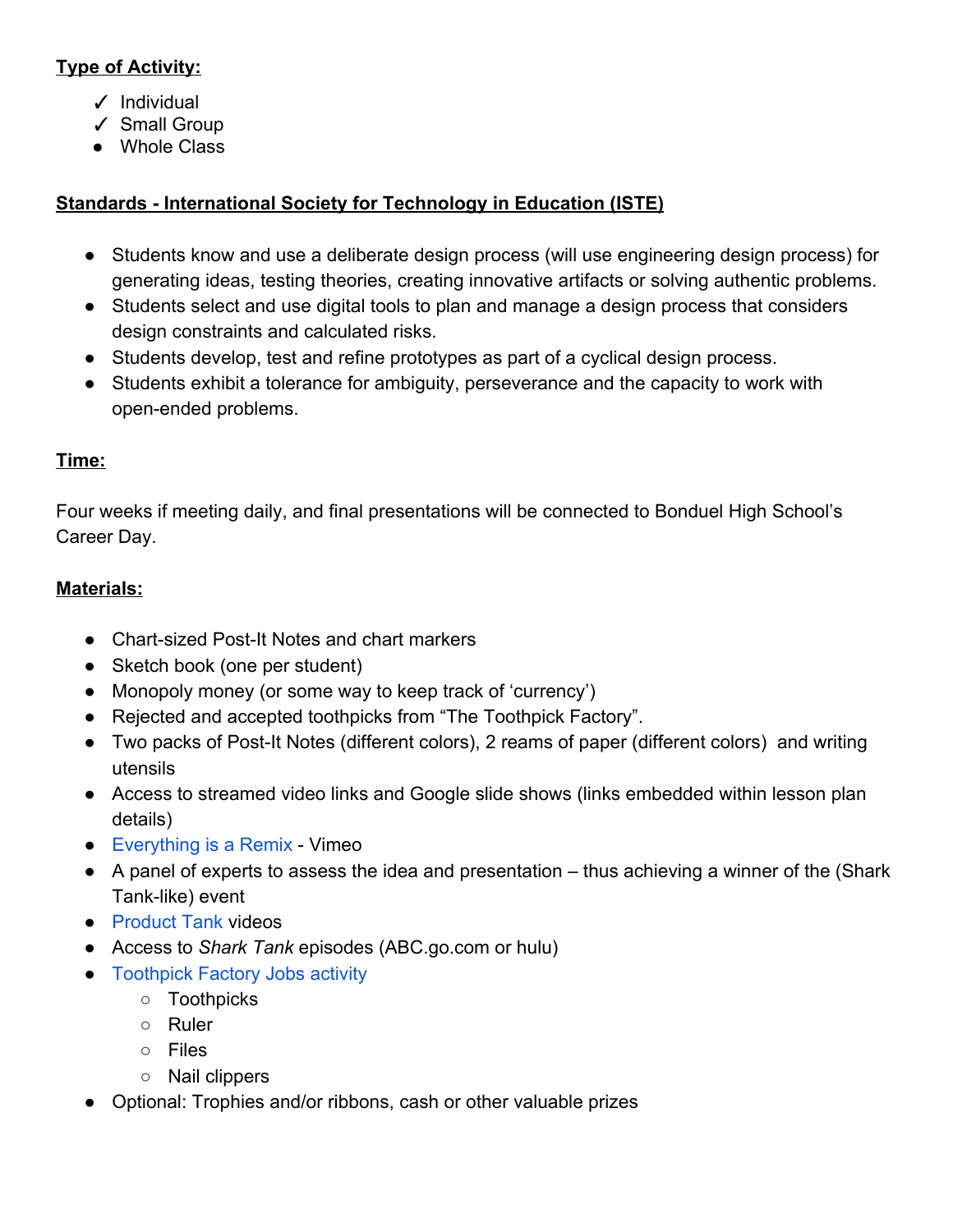# **Directions:**

# **Day 1**

- 1. Participants will watch at least one Shark Tank episode. Students will work in teams or as whole group (their choice) to analyze Shark Tank products and persuasive selling techniques. Which products did the Sharks invest in and why? Which products were rejected and why? Students will record their ideas on chart paper under the headings "Invested" and "Rejected". Display their ideas from this activity when the students meet in the future.
- 2. Learn how to create a brief for a project. Key idea: Search for ideas to improve a process or solve a problem versus just redesigning something already available. Watch video (use subtitles due to accent) fro[m](https://www.youtube.com/watch?v=CnKeVs-_9zs) [Product](https://www.youtube.com/watch?v=CnKeVs-_9zs) Tank.
	- **Assignment:** Record three things that would either make life easier/better OR things that need improvement.

o Examples to share with class: 1). Sock Sorting Machine: Some type of coding of socks and machine that could read the code that would auto-sort socks (new product). 2). Where is a convenient place to put a purse for the driver of a car where there are other passengers in it? (improvement of current design)

3. Each student that followed through with the assignment will receive two \$500 bills (Monopoly money). This will be used later. Share ideas with class. Each student will use one color of paper for all 'new inventions'. Use a different colored paper for the redesigned items.

# **Day 2**

- 1. On each paper, the student will put the name of the product (ex. Sock Sorter), the purpose of the product (auto-sort socks), the demographic of who may purchase the product (adults), demographic of who may use the product (youth, adult), why the product was thought of in the first place (too much time is spent finding the matching sock to pairs of socks), and any initial design ideas (optional; ex.: create a patent for a product that can embed some type of scan code within a logo of a sock and create a product that reads the codes as socks pass through some type of tubing. Puts matching socks in same 'chute' or makes the socks somehow magnetic). Collect all papers, and sort papers by topic (color).
- 2. Start with one color of sheets. Each person has a colored sheet, and if there aren't enough, then work in pairs or small groups. For a short amount of time, students keep passing or shuffling the papers they were given to others. They won't analyze them, but rather engage in way to make this activity random. Once told to stop, the holder/s of the paper read the information contained. Without too much feedback, the students will give a score from 1-5 on the backside of the paper. Then, the students re-engage with the paper shuffling technique. Share with the students that game designers of UW-Madison do this in their brainstorming phases. Repeat this process until there are at least 3 scores on the paper (unless there aren't many ideas or participants to pass the papers to). Have students add the score on the back.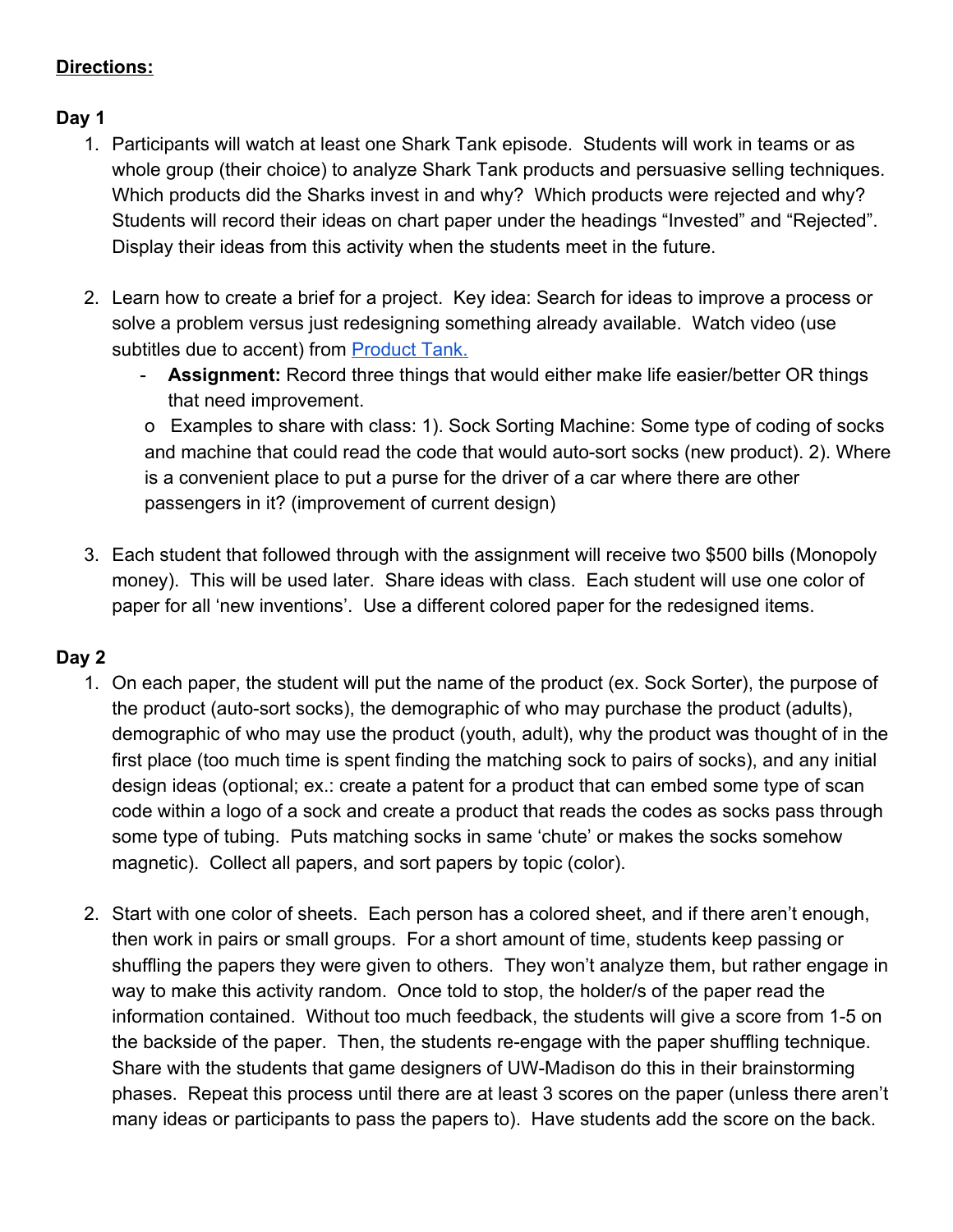Once a 'high score' is established, share out that idea to critique the elements of that idea that made it earn the top score. Then, owners of other ideas could revise their sheets.

3. Repeat the entire process with the colored-coded (other topic) sheets. If there is not enough time in one session, wait for the following meeting.

**Assignment:** revisions if necessary. Let students know that all ideas will be shared in the next meeting, so keep that in mind when creating revisions.

*Closure of lesson*: If a student has more than one high-scoring idea, he or she may choose to sell or auction that idea for a different team to pursue. This is where the Monopoly money comes in. The money will be converted to points by the end of the project to help establish winners of the complete event. Have 'change' available (\$100 bills).

Show segment of **[Everything](https://vimeo.com/139094998) is a Remix.** (note - show segments of this video each meeting until complete. Allow a few minutes for a discussion of the segment.

### **Day 3**

- 1. Share out all ideas after revision. Everyone will decide if he/she wants to continue his/her project individually, or if he or she wants to join a team. Teams may be established. This, too, is something that the game designers do at UW-Madison.
- 2. Watch [ProductTank](https://youtu.be/FbYx8Agg2z0?t=9m23s) video #2 from 9:23 and forward. Introduce the video as the research phase, which entails talking and observing those that can give you honest feedback about your topic. Use one of your model examples to discuss research avenues for that topic.

**Assignment**: each person of your team will research (talk/observe probable audience for the product) with one person. For each additional person that was interviewed, \$100 fake money will be given to the student. Questions and answers must be documented and shared with teacher for money.

- 3. Review research data. Go back to the brief and add insights gained from the research stage to it.
- 4. Sketching and [Rendering:](https://www.youtube.com/watch?v=wWCQTOTNnwc) Episode 3. Students must watch to 2:54 mins., but may watch full video. Model with purse example different solutions – storage area in seat where you sit, hook/s built into back of seat that you lean upon to hang it (opposite side's seat as easier to reach), console between driver and passenger redesigned, etc.

**Assignment:** Create at least 3 models that could be solutions to your brief.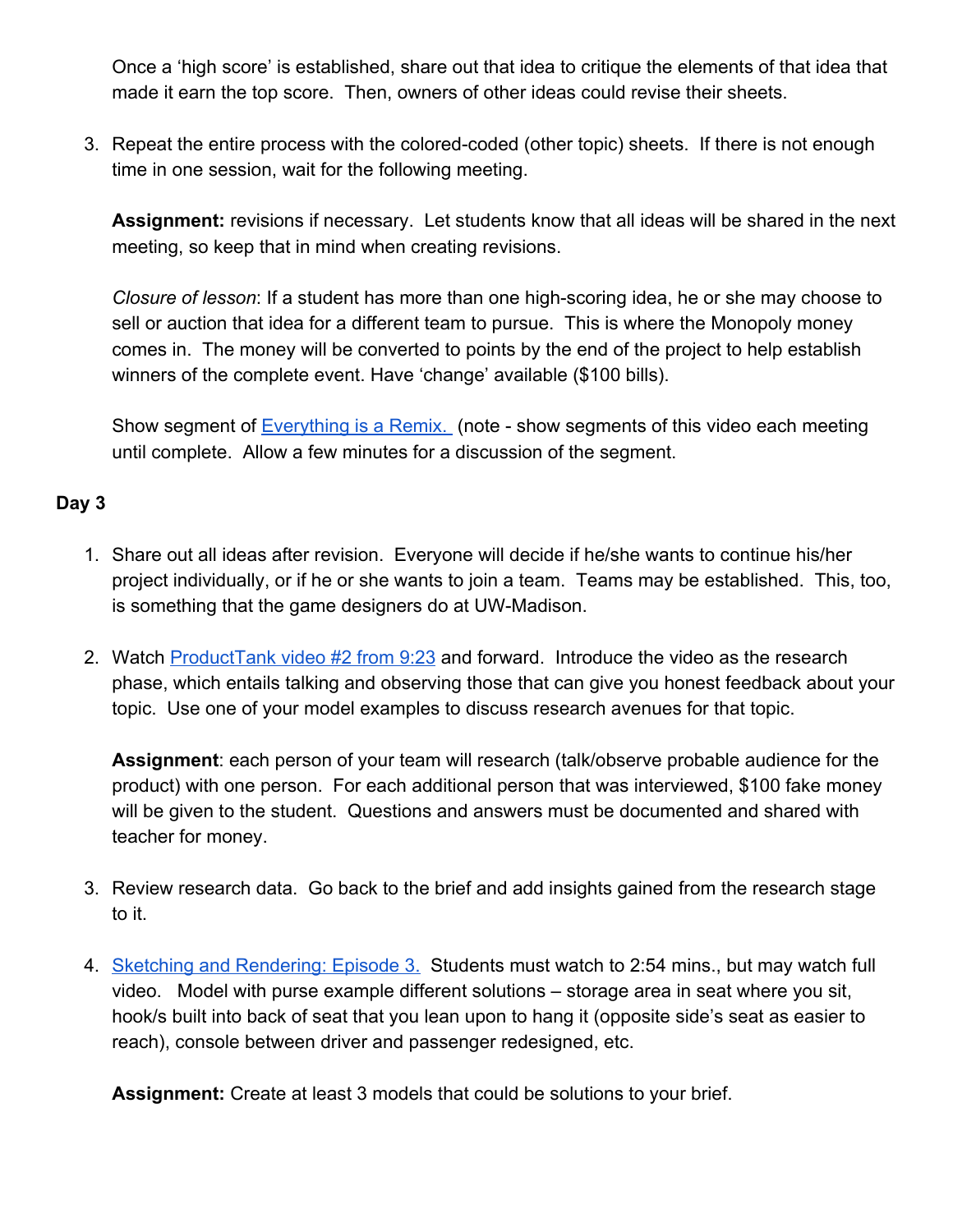- 5. Share sketches with students. Model with purse option using the part of the seat that you lean against. Using a typically full purse, students will see how mistakes can happen and be remedied.
- 6. Share all models with at least one other innovator. Innovator will record benefits and possible flaws or challenges to each sketch. Record those ideas on Post-It notes (one color for positive critique and another for challenges). Option: During this process, have a guest customer visit your working area. Allow him or her to distribute some Monopoly \$50 based on observable work ethic and collaboration.
- 7. Revise plans and sketches based on peer input.

# **Day 4**

1. Back to research phase: Take revised sketches back to the potential users/buyers of each product or service. Repeat the process of receiving feedback that is both positive and corrective/directive. The innovator can then revise the sketches. Based on feedback and revisions, students should narrow their ideas down to 3 or fewer choices.

### **Day 5**

- 1. Time to further narrow down product: Consider cost of manufacturing, safety of the manufacturing process, as that will impact profit.
- 2. Estimate how much it would cost to manufacture each product.
	- Facility to create the product (warehouse, garage, piggy-back another manufacturing business?!?)
	- Utility costs (heat/electricity/water)
	- Product costs (raw materials, machines needed)
	- Labor (human help how many people needed to launch business, wages, and possible benefit packages )
	- Advertising (how to persuade people to purchase product)

Students will brainstorm these factors. They can use outside resources. \*\*Note\*\* it would be helpful to have a list of emails to CATE contacts and other manufacturers. This would allow for primary-source researching.

# **Day 6**

1. Guest speaker/consultant – (someone from KI, Top Brass, and/or other CATE affiliate) Guest speaker will be asked to share some manufacturing challenges that were unexpected, and how those challenges were overcome. If comfortable, the guest could bring a current challenge to the students, and the students could brainstorm ideas of how they would solve it.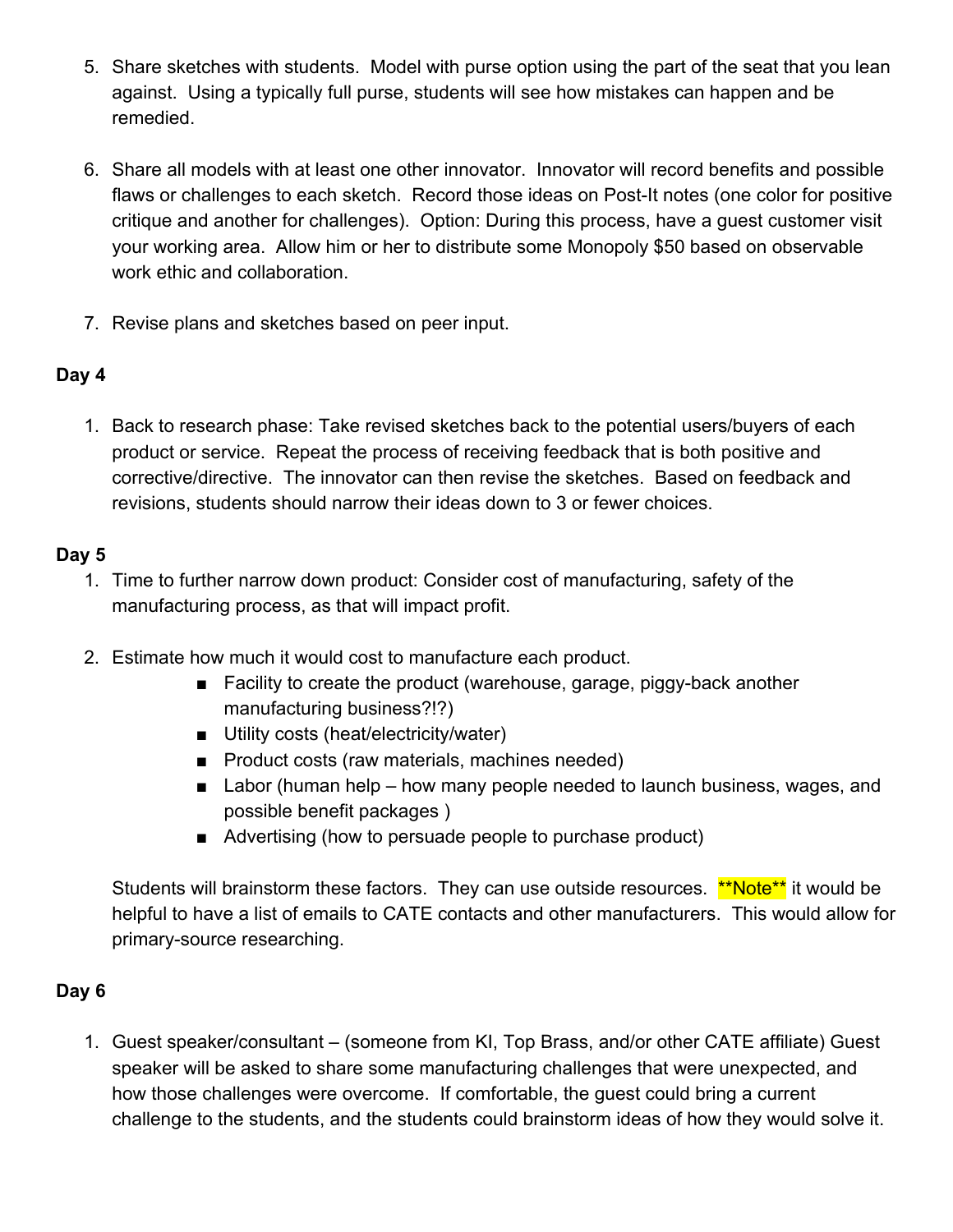- 2. Students will have the opportunity to have 15-minute business meeting with the manufacturing guru/s to help tackle the manufacturing cost considerations.
- 3. Using their input from the guest speaker/consultant, students will need to select one solution to market at the final competition. Cost is a consideration, but it doesn't need to be a final excluding factor.

### **Day 7**

1. Quality control – Students will analyze multiple toothpicks created in advance from [Toothpick](http://fl-ate.org/news/docs/publications/2b%20ASEE%2008%20TF.pdf) [Factory](http://fl-ate.org/news/docs/publications/2b%20ASEE%2008%20TF.pdf) Job lesson (credit: [www.fl.ate.org](http://www.fl.ate.org/)). Students will categorize sample picks into one of two categories: "Accepted" and "Rejected". Upon completion, the facilitator will share "the manufacturer's decisions" (educator's discretion) of which were acceptable or rejected…and why. Follow this activity with the **[Toothpick](http://fl-ate.org/news/docs/publications/2b%20ASEE%2008%20TF.pdf) Factory Job** lesson.

### **Day 8**

- 1. Design Lessons: Students will transition to creating their selling/persuasion presentation for the Bear's Tank event.
- 2. Design via CRAP color, repetition, alignment, and proximity. [Introduction](https://yohttps/youtu.be/bUogCQ625Fgutu.be/bUogCQ625Fg) resource is found [here.](https://yohttps/youtu.be/bUogCQ625Fgutu.be/bUogCQ625Fg) <https://youtu.be/bUogCQ625Fg> Permission for use has been granted by the author.



Design lectures and tool exploration was created by Kurt Wismer (edtech sage). [T](https://docs.google.com/presentation/d/1KCQ4h6soHikA1ZCGneoBEBOHeUrNr-KC_CDFWAYLM8E/pub?start=false&loop=false&delayms=3000&slide=id.p)he [resource](https://docs.google.com/presentation/d/1KCQ4h6soHikA1ZCGneoBEBOHeUrNr-KC_CDFWAYLM8E/pub?start=false&loop=false&delayms=3000&slide=id.p) is [found](https://docs.google.com/presentation/d/1KCQ4h6soHikA1ZCGneoBEBOHeUrNr-KC_CDFWAYLM8E/pub?start=false&loop=false&delayms=3000&slide=id.p) here.

|  | <b>Lisa Sorile</b><br>com><br>to kwismer $\blacktriangleright$                                                                                                                                                                                                                                                                                                                                                                                                                                                                                              | 3:21 PM (50 minutes ago) |
|--|-------------------------------------------------------------------------------------------------------------------------------------------------------------------------------------------------------------------------------------------------------------------------------------------------------------------------------------------------------------------------------------------------------------------------------------------------------------------------------------------------------------------------------------------------------------|--------------------------|
|  | Hello Kurt,<br>Thank you for sharing your passion with others. I am a library media specialist in Bonduel.<br>WI., and I am contacting you to request permission to use your design slideshow with our<br>students. We are looking to incorporate a Bear's Tank (a knock-off of Shark Tank). I would<br>like to use your info with our students for their marketing presentations to our guest panel of<br>judges.<br>I have the link, but I won't use your resource without your permission.<br>Thank you again for all you do for educators and students! |                          |
|  |                                                                                                                                                                                                                                                                                                                                                                                                                                                                                                                                                             |                          |
|  |                                                                                                                                                                                                                                                                                                                                                                                                                                                                                                                                                             |                          |
|  | <b>Kurt Wismer</b><br>to me $-$                                                                                                                                                                                                                                                                                                                                                                                                                                                                                                                             | 4:00 PM (10 minutes ago) |
|  | Sure, that is fine! If you make any modifications, just please cite me, and share alike!                                                                                                                                                                                                                                                                                                                                                                                                                                                                    |                          |
|  | Good luck and thank you for asking.                                                                                                                                                                                                                                                                                                                                                                                                                                                                                                                         |                          |
|  | Kurt                                                                                                                                                                                                                                                                                                                                                                                                                                                                                                                                                        |                          |

This resource covers typography, images, creative commons, logos, and avenues to create the students' pitches (slideshows, video, etc.). This part of the unit will take several sessions to complete.